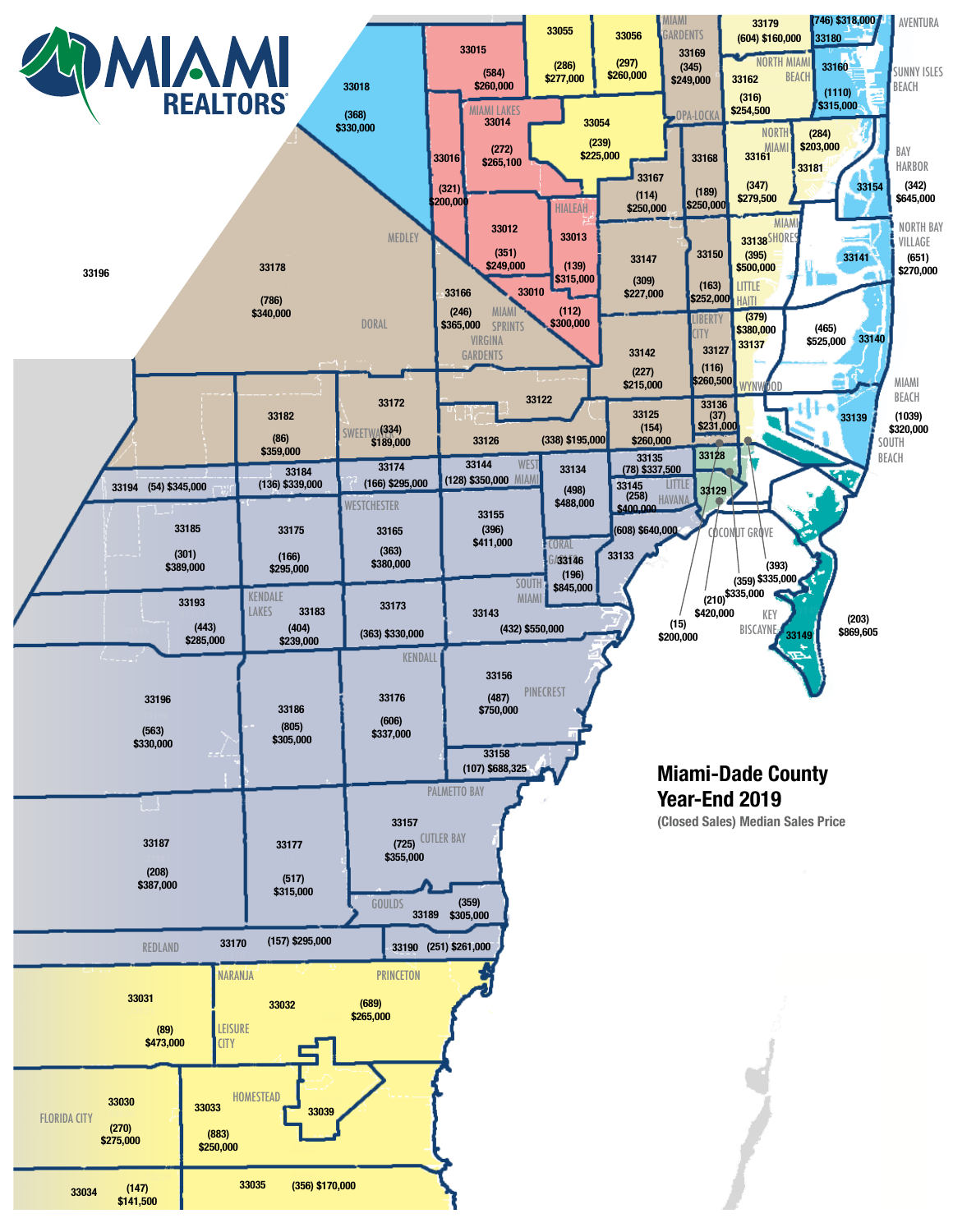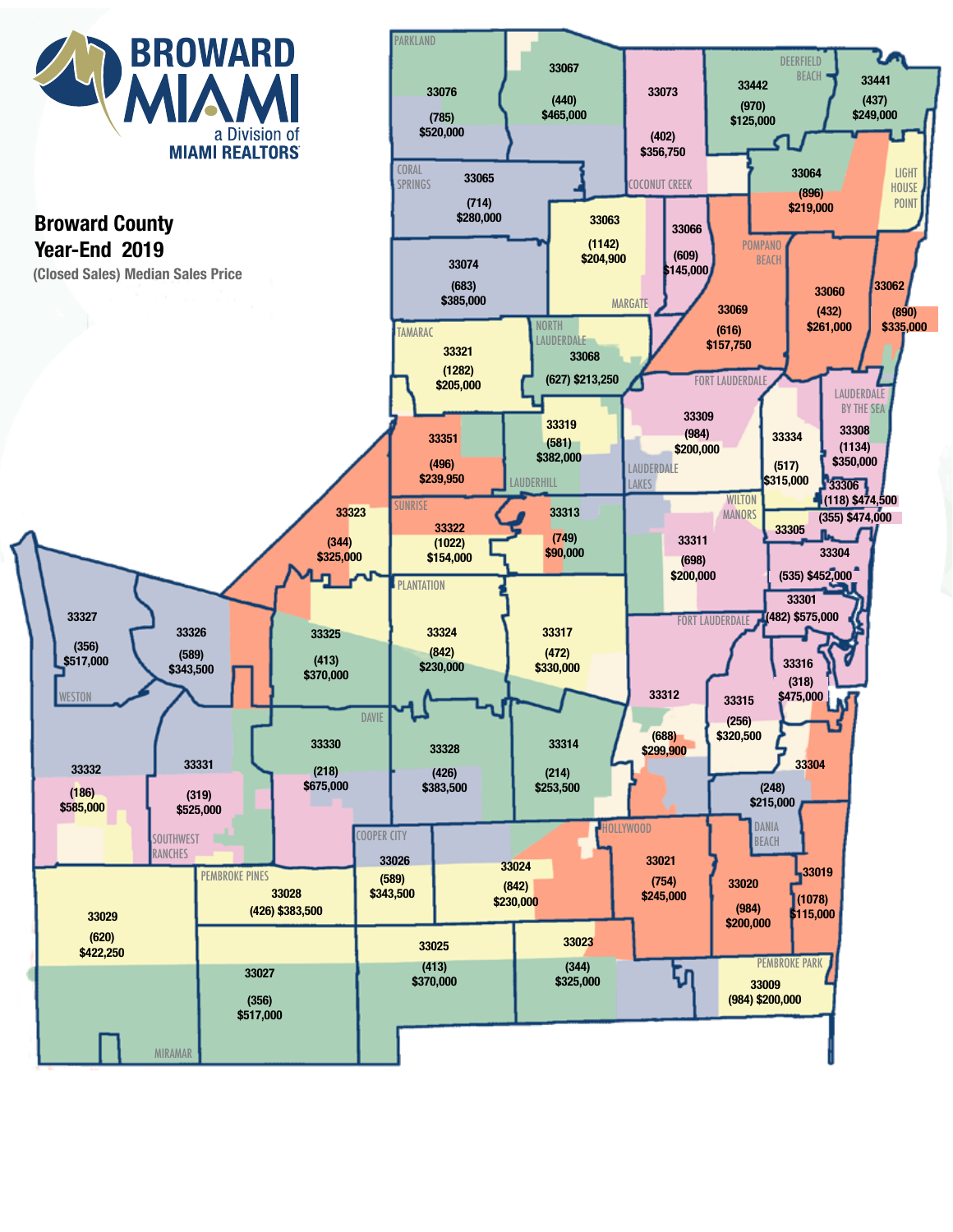

**(Closed Sales) Median Sales Price Palm Beach County Year-End 2019**